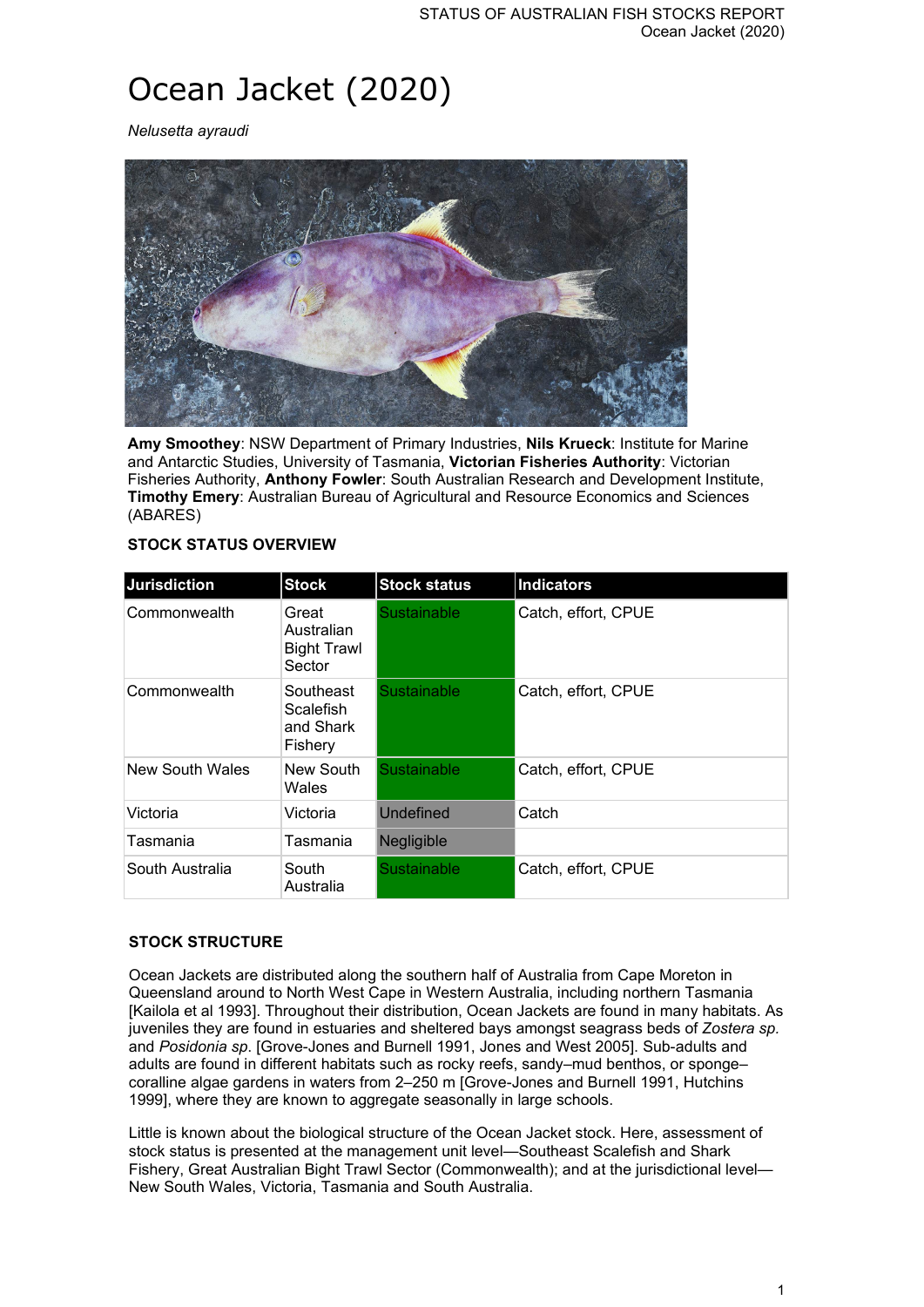#### **STOCK STATUS**

**Great Australian Bight Trawl**  Framework [AFMA 2019]. A bycatch survey of the Great Australian Bight (GAB) **Sector** Ocean Jacket is a non-quota by-product species and has not been the subject of formal stock assessments or analyses under the SESSF Harvest Strategy stock in 2001 indicated that Ocean Jacket is often discarded [Knuckey and Brown 2002], with logbook-reported discards since the 2006–07 fishing season ranging between 0 to 51 per cent of the total catch. It has been noted that high discards potentially limit the use of commercial catch-per-unit-effort (CPUE) as an index of abundance for this species [Moore et al. 2020].

> In the GABTS, the standardised CPUE has been variable through time but the most recent CPUE (2017) was similar to that at the start of the time series (1986) and has remained relatively stable over the last seven years [Sporcic and Haddon 2018]. While there is a degree of uncertainty around the time series reflected by the 95 per cent confidence intervals, the CPUE has been above the mean of the time series since 2009 [Sporcic and Haddon 2018]. Landed catch of ocean jacket peaked in 2005 at 527 tonnes (t). It has decreased since, and been less than 250 t since 2008–09, with 148 t landed in the 2019–20 fishing season (170 t in 2018–19).

The above evidence indicates that the biomass of this stock is unlikely to be depleted and that recruitment is unlikely to be impaired. Furthermore, the current level of fishing mortality is unlikely to cause the overall stock to become recruitment impaired.

On the basis of the evidence presented above, Ocean Jacket in the Great Australian Bight Trawl Sector (Commonwealth) management unit is classified as a **sustainable stock**.

**New South Wales** In New South Wales, Ocean Jackets have a long history of commercial exploitation using oceanic demersal fish traps and demersal otter trawl. Records of reported landings indicate that substantial peaks of between 600 and 900 tonnes (t) per year occurred during the 1920s and again during the 1950s. These peaks were followed by large declines, which suggest that this species is vulnerable to over-exploitation. Between 2000–01 to 2006–07, annual commercial landings using oceanic demersal fish traps and demersal otter trawl increased from 134 to 430 t. Since then, catch has been relatively stable, peaking in 2012 at 420 t and declining to 235 t in 2018–19. Since 2009–10 there has been no trend in median trap CPUE, though it peaked in 2013-14 and has slightly declined since then, but to similar levels experienced a decade ago.

> Ocean Jackets are important to New South Wales recreational and charter boat fishers. The most recent estimate of the recreational harvest of Leather Jackets (all species combined) in New South Wales, based on a survey of Recreational Fishing Licence (RFL) Households, was approximately 53 062 fish weighing approximately 22.8 t caught during 2017–18 with 83 per cent landed using linebait [Murphy et al. 2020]. RFL households comprised at least one member who possessed a long-term (1 and 3 years duration) fishing licence and included other fishers resident within their households. Recreational fishing estimates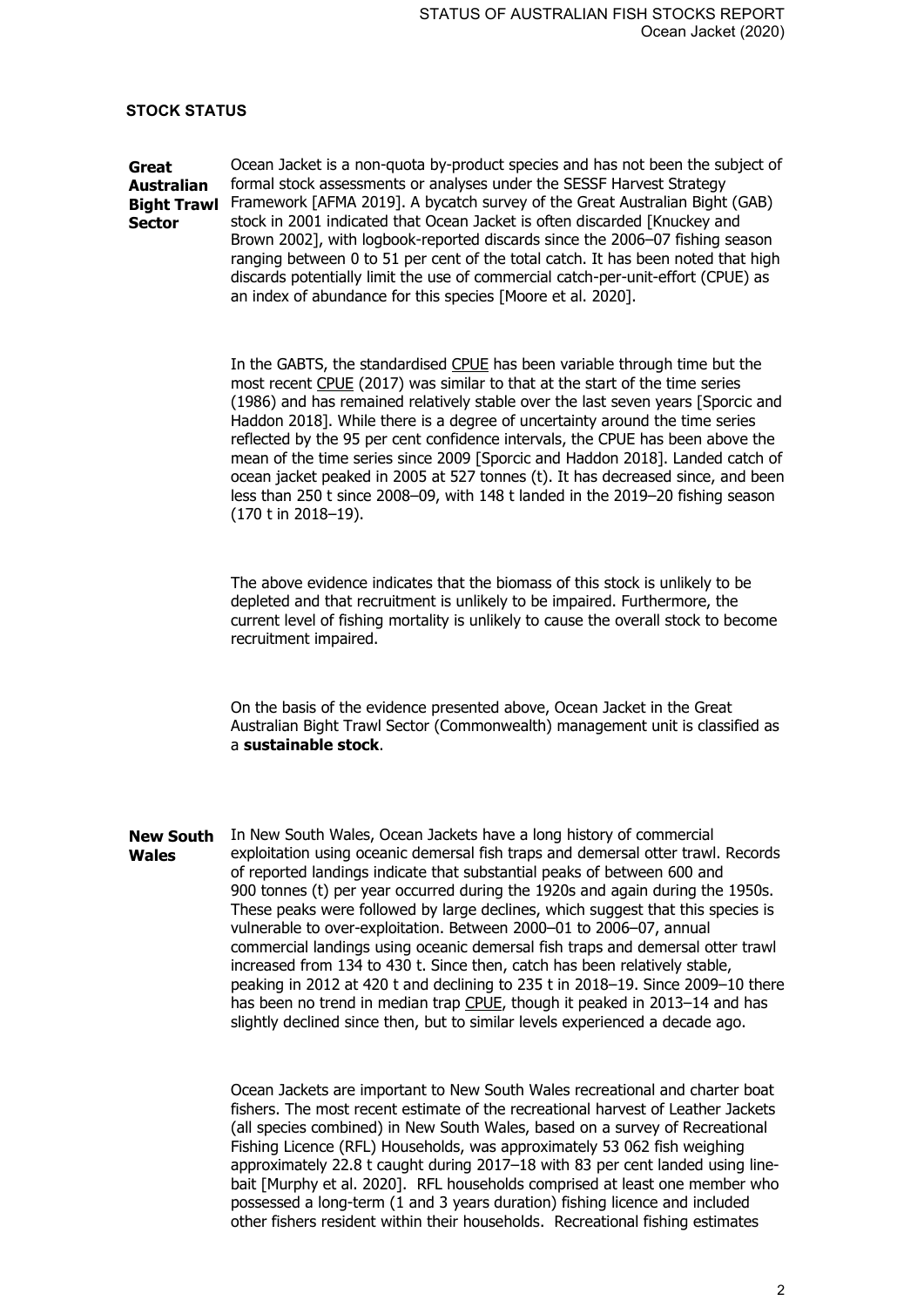from 2017–18 are down from the previous estimates of 71 000 and 246 212 fish during 2013–14 and 2000–01, respectively [West et al. 2015]. The decrease in commercial and recreational catches, coupled with the boom-bust history of the fishery, may indicate that the biomass is declining. However, the above evidence indicates that the biomass of this stock is unlikely to be depleted and that recruitment is unlikely to be impaired.

Miller and Stewart [2009] reported that between 2003 and 2005, Ocean Jacket in New South Wales landings ranged between 220 and 650 mm  $TL$  and were fully recruited to the fishery at two years of age, with most of the catch (83 per cent) aged either two or three years. The instantaneous total mortality rate was estimated from an age-based catch curve as 1.1. Natural mortality was estimated at approximately 0.5, based on a maximum age of six years. Since then, there have been declines in commercial effort, from 6 000–7 000 days fished down to 2 000–3 000 days fished. Further, recreational fishing effort has declined by 37 per cent in ocean waters (inshore and offshore; [West et al. 2015]). The above evidence indicates that the current level of fishing mortality in New South Wales is unlikely to cause the stock to become recruitment impaired.

Based on the evidence presented above, Ocean Jacket in New South Wales is classified as a **sustainable stock**.

**South Australia** Ocean Jacket is considered a tertiary species of South Australia's commercial multi-species, multi-gear and multi-sectoral Marine Scalefish Fishery. The species is not heavily targeted by the recreational and charter boat fishers and no estimates of catch from these sectors are available. The primary measures for biomass and fishing mortality are commercial fish trap catch, effort and CPUE [Steer et al. 2020]. The commercial fishery for Ocean Jackets in South Australia commenced in 1984, when this species was first targeted using baited fish traps in offshore waters [Grove-Jones and Burnell 1991]. The targeted catches rose quickly through the 1980s until regulations to control fishing effort were introduced. Total annual catch (972 t) and effort peaked during the early 1990s, before declining significantly until 2000 (269 t). From that time, catch and effort stabilised for several years, but between 2006 and 2008 fell to very low levels. Since then commercial catch and effort have increased, although annual catch has generally remained relatively low at below 200 t and effort below 500 fisher days. The most recent assessment of Ocean Jackets used data to the end of December 2018 [Steer et al. 2020]. In that year, the total commercial catch was 95 t. Since 2017, the annual catch rates have generally been above the relatively high level of 400 kg.fisherday[-1]. The above evidence regarding relatively low catches and high catch rates indicate that the biomass of this stock is unlikely to be depleted and that recruitment is unlikely to be impaired. Furthermore, the above evidence indicates that the current level of fishing mortality is unlikely to cause the stock to become recruitment impaired.

> On the basis of the evidence presented above, Ocean Jacket in South Australia is classified as a **sustainable stock**.

**Southeast Scalefish and Shark Fishery** In the Commonwealth Trawl and Gillnet Hook and Trap sectors of the Southern and Eastern Scalefish and Shark Fishery (SESSF) (CTS and GHAT), ocean jacket is a non-quota by-product species and has not been the subject of formal stock assessments or analyses under the SESSF Harvest Strategy Framework [AFMA 2019].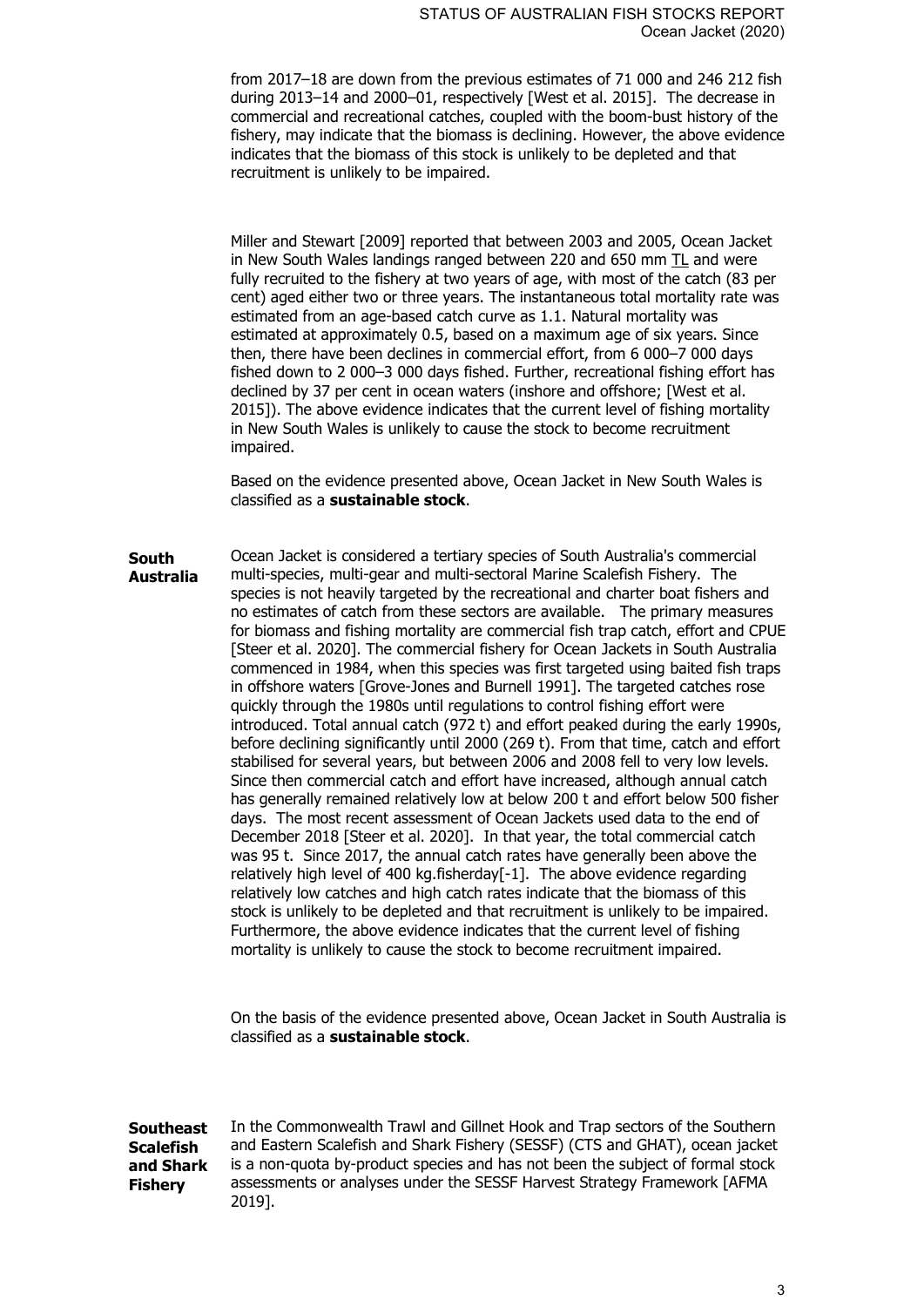Commonwealth landed catch in the 2019–20 fishing season was 173.6 t (140 t in 2018-19 fishing season), which is combined for the CTS and Scalefish Hook sector of the GHAT. While uncertainty over discarding of the species remains, discards were estimated to be 219.8 t based on the weighted average of the previous four fishing seasons (2015–16 to 2018–19) [Burch et al. 2019]. A standardised catch per unit effort (CPUE) time series suggests that the abundance of Ocean Jacket increased between 2003 and 2007. Since 2007, standardised CPUE has continued to remain relatively high, despite a slight decline since 2013 [Sporcic and Haddon 2018]. The standardised CPUE has remained above the mean of the time series since 2004 [Sporcic and Haddon, 2018]. The above evidence indicates that the biomass of this stock is unlikely to be depleted and that recruitment is unlikely to be impaired. Further, the above evidence indicates that the current level of fishing mortality is unlikely to cause the stock to become recruitment impaired.

On the basis of the evidence presented above, Ocean Jacket in the south east SESSF (Commonwealth) management unit is classified as a **sustainable stock**.

**Tasmania** Although not differentiated from other leatherjacket species in either commercial or recreational landings, the stock status for Ocean Jacket in Tasmania is assumed to be **negligible**. Catches are likely to be low given that the Tasmanian stock does not appear to have been subject to targeted fishing.

> Recent commercial catches of all leatherjacket species combined were below 5 t (2009–10 to 2018–19), with peaks of around 15 t recorded in the 1990s and early 2000s [Krueck et al. 2020]. Recreational harvest is likely to be similar, albeit with lower estimated peak catches of less than 10 t in the early 2000s [Krueck et al. 2020]. Given that adult Ocean Jacket primarily inhabit continental shelf and slope waters and that the bulk of the Tasmanian leatherjacket catch is harvested using fish traps from waters < 50 m depth [Moore et al. 2018], the species is considered to constitute only a minor proportion of commercial and recreational landings of all species of Leatherjacket in Tasmania. Fishing is unlikely to be having a negative impacton the stock.

**Victoria** Victoria does not play a significant role in the management of Ocean Jacket which is not differentiated from other species of leatherjacket caught commercially or recreationally. Regardless of the actual species landed, the quantity of leatherjackets reported in Victoria in 2019 was relatively small (17 t)  $(\sim$ 3 per cent) in comparison to catches in other jurisdictions, with the majority caught in traps within the Victorian Rock Lobster Fishery and by haul seine and mesh nets within the Corner Inlet Fishery. There is insufficient information available to confidently classify the status of this stock.

> On the basis of the evidence presented above, Ocean Jacket in Victoria is classified as an **undefined stock**.

#### **BIOLOGY**

**Ocean Jacket biology** [Kailola et al. 1993, Miller et al. 2010, Miller and Stewart 2012]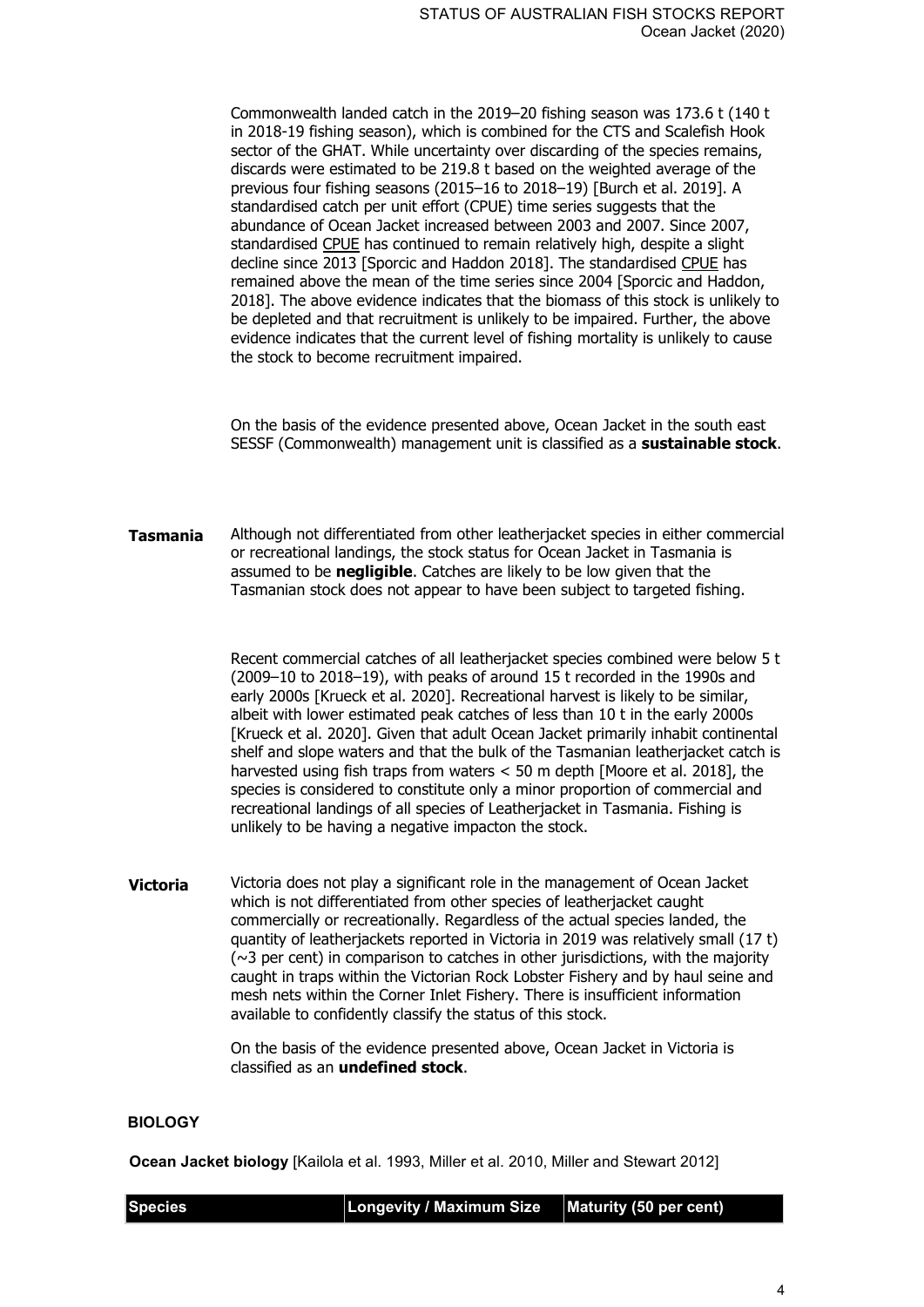## STATUS OF AUSTRALIAN FISH STOCKS REPORT Ocean Jacket (2020)

| ∣Ocean Jacket | ≥ 9 years, 790 mm FL New<br>South Wales 6 years, 656 mm | New South Wales 2.5 years |  |
|---------------|---------------------------------------------------------|---------------------------|--|
|               |                                                         |                           |  |

# **DISTRIBUTION**



Distribution of reported commercial catch of Ocean Jacket

# **TABLES**

| <b>Fishing methods</b> |                               |              |                                  |                 |                 |
|------------------------|-------------------------------|--------------|----------------------------------|-----------------|-----------------|
|                        | <b>Commonwealth New South</b> | <b>Wales</b> | <b>South</b><br><b>Australia</b> | <b>Tasmania</b> | <b>Victoria</b> |
| <b>Commercial</b>      |                               |              |                                  |                 |                 |
| <b>Danish Seine</b>    | $\checkmark$                  |              |                                  |                 |                 |
| <b>Fish Trap</b>       |                               |              | $\checkmark$                     |                 |                 |
| <b>Hook and Line</b>   |                               |              |                                  |                 |                 |
| <b>Net</b>             |                               |              |                                  |                 | ✓               |
| <b>Otter Trawl</b>     | $\checkmark$                  | $\checkmark$ |                                  |                 |                 |
| <b>Traps and Pots</b>  |                               | $\checkmark$ |                                  |                 | $\checkmark$    |
| <b>Unspecified</b>     |                               |              |                                  | $\checkmark$    |                 |
| <b>Various</b>         |                               | $\checkmark$ |                                  |                 |                 |
| <b>Recreational</b>    |                               |              |                                  |                 |                 |
| <b>Hook and Line</b>   |                               | $\checkmark$ | $\checkmark$                     |                 |                 |
| <b>Spearfishing</b>    |                               | $\checkmark$ |                                  |                 |                 |

| <b>Management</b><br><b>Methods</b> |                               |              |                                  |                 |
|-------------------------------------|-------------------------------|--------------|----------------------------------|-----------------|
|                                     | <b>Commonwealth New South</b> | <b>Wales</b> | <b>South</b><br><b>Australia</b> | <b>Victoria</b> |
| <b>Commercial</b>                   |                               |              |                                  |                 |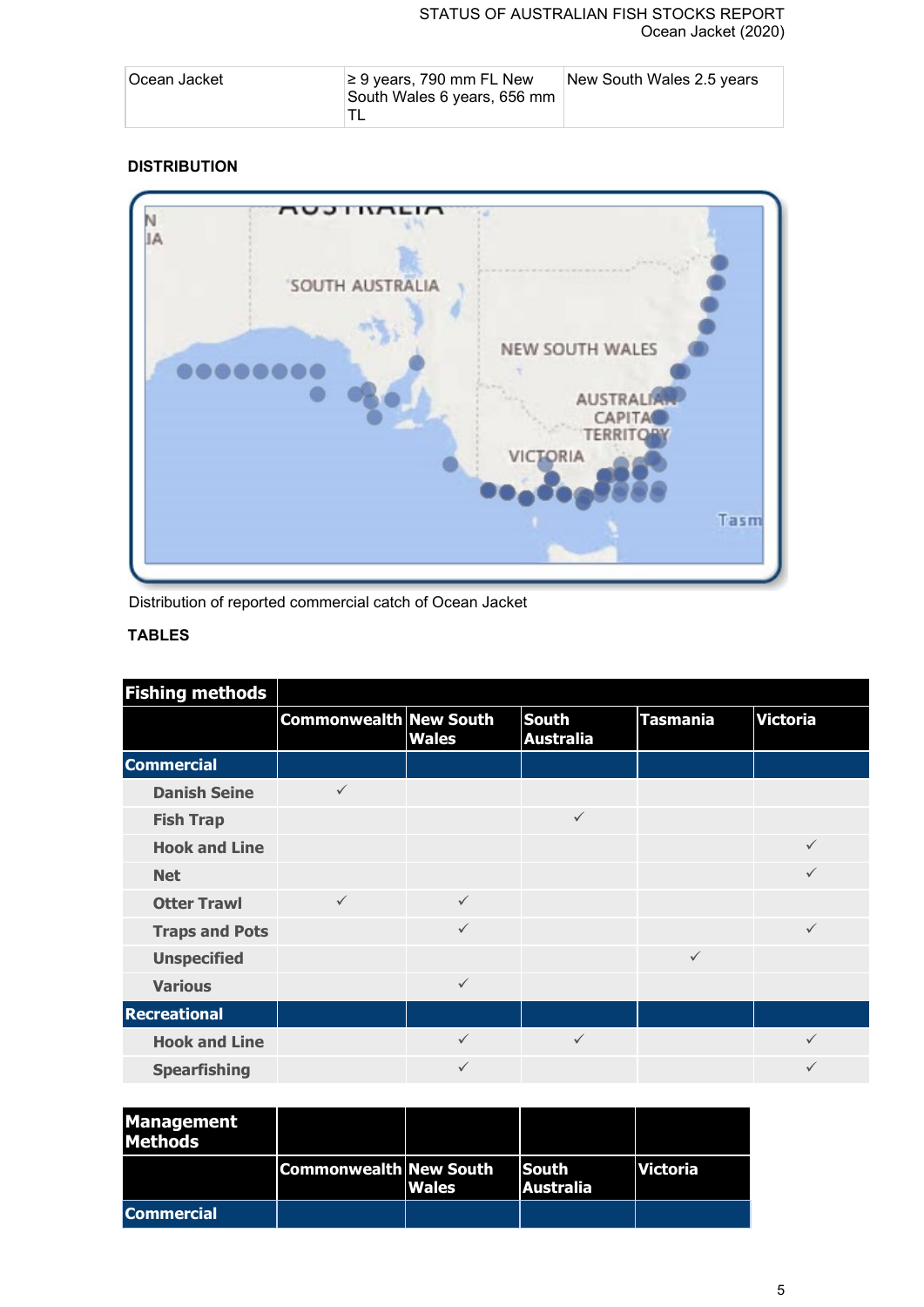#### STATUS OF AUSTRALIAN FISH STOCKS REPORT Ocean Jacket (2020)

| <b>Effort limits</b>                                 |              |              |              | $\checkmark$ |
|------------------------------------------------------|--------------|--------------|--------------|--------------|
| <b>Fishing gear</b><br>and<br>method<br>restrictions |              | $\checkmark$ |              |              |
| Gear<br>restrictions                                 | $\checkmark$ |              | $\checkmark$ | $\checkmark$ |
| <b>Licence</b>                                       |              |              |              | $\checkmark$ |
| <b>Limited entry</b>                                 | $\checkmark$ | $\checkmark$ | $\checkmark$ | $\checkmark$ |
| <b>Marine park</b><br>closures                       | $\checkmark$ |              |              |              |
| <b>Spatial</b><br>closures                           | $\checkmark$ | $\checkmark$ |              | $\checkmark$ |
| <b>Trip limits</b>                                   | $\checkmark$ |              |              |              |
| <b>Recreational</b>                                  |              |              |              |              |
| <b>Bag limits</b>                                    |              | $\checkmark$ |              | $\checkmark$ |
| Gear<br>restrictions                                 |              | $\checkmark$ | $\checkmark$ | $\checkmark$ |
| <b>Licence</b>                                       |              | $\checkmark$ |              | $\checkmark$ |
| <b>Spatial</b><br>closures                           |              |              |              | $\checkmark$ |
| <b>Spatial zoning</b>                                |              | $\checkmark$ |              |              |

| <b>Catch</b>        |                               |                               |                                  |                 |                                       |
|---------------------|-------------------------------|-------------------------------|----------------------------------|-----------------|---------------------------------------|
|                     | <b>Commonwealth New South</b> | <b>Wales</b>                  | <b>South</b><br><b>Australia</b> | <b>Tasmania</b> | <b>Victoria</b>                       |
| <b>Commercial</b>   | 279.741 t                     | 235.02 t                      | 0 t                              | 0 t             | 17.4759 t                             |
| Indigenous          |                               | Unknown                       | Unknown                          |                 | Unknown (No<br>catch under<br>permit) |
| <b>Recreational</b> |                               | 53 062 fish<br>during 2017-18 | Unknown                          |                 | Unknown                               |

**Commonwealth – Commercial (Management Methods/Catch)** Data provided for the Commonwealth align with the Commonwealth Southern and Eastern Scalefish and Shark Fishery for the 2018-19 financial year.

**Commonwealth – Recreational** The Commonwealth does not manage recreational fishing in Commonwealth waters. Recreational fishing in Commonwealth waters is managed by the state or territory immediately adjacent to those waters, under its management regulations.

**Commonwealth – Indigenous** The Australian government does not manage non-commercial Indigenous fishing in Commonwealth waters, with the exception of Torres Strait. In general, non-commercial Indigenous fishing in Commonwealth waters is managed by the state or territory immediately adjacent to those waters.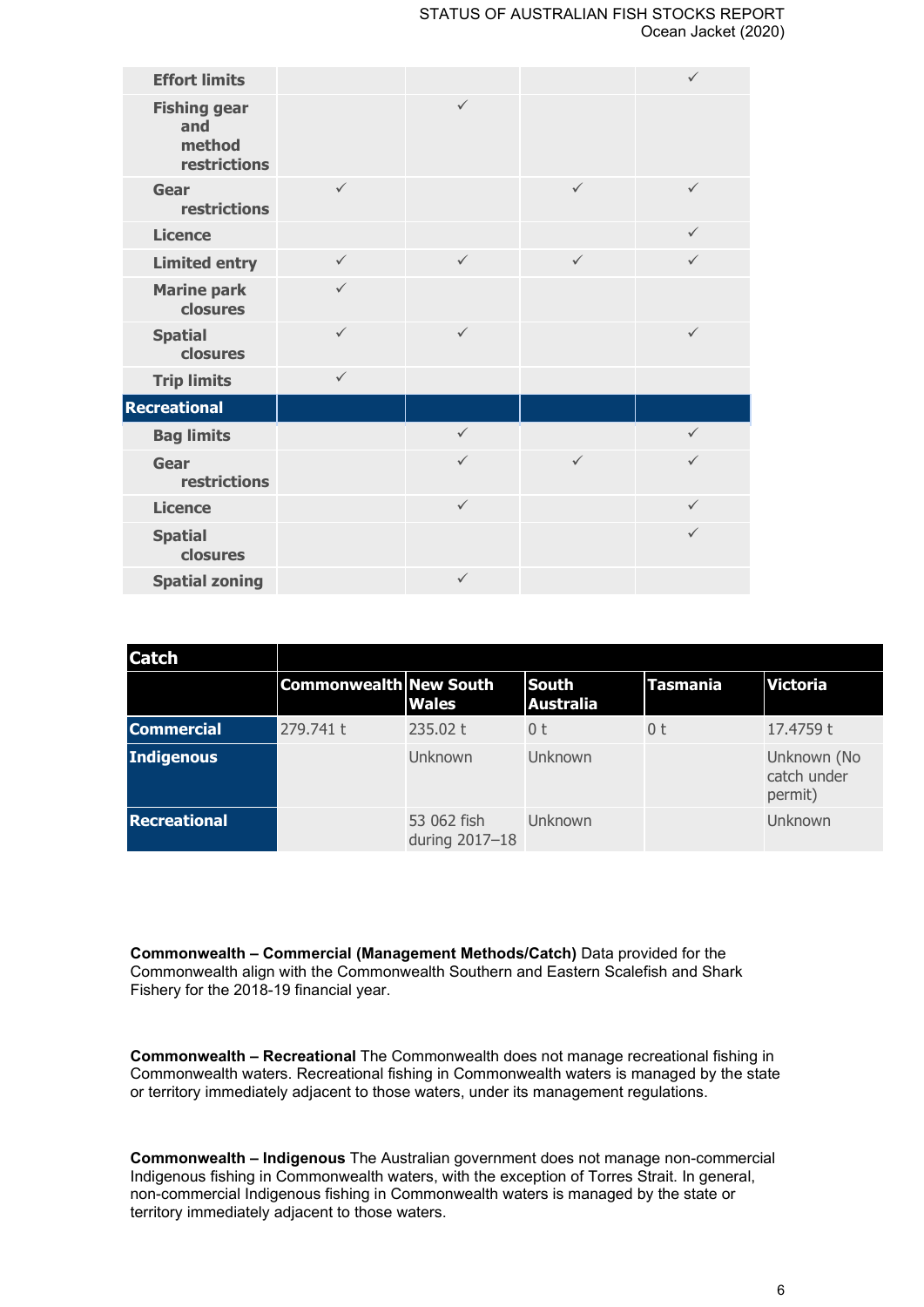**New South Wales – Indigenous (Management Methods)** <https://www.dpi.nsw.gov.au/fishing/aboriginal-fishing>

**New South Wales – Recreational (Catch)** Murphy et al. [2020].

**Victoria – Indigenous (Management Methods)** A person who identifies as Aboriginal or Torres Strait Islander is exempt from the need to obtain a Victorian recreational fishing licence, provided they comply with all other rules that apply to recreational fishers, including rules on equipment, catch limits, size limits and restricted areas. Traditional (non-commercial) fishing activities that are carried out by members of a traditional owner group entity under an agreement pursuant to Victoria's *Traditional Owner Settlement Act 2010* are also exempt from the need to hold a recreational fishing licence, subject to any conditions outlined in the agreement. Native title holders are also exempt from the need to obtain a recreational fishing licence under the provisions of the Commonwealth's *Native Title Act 1993*.



## **CATCH CHART**

Commercial catch of Ocean Jacket - note confidential catch not shown

| <b>References</b>               |                                                                                                                                                                                                                                                           |
|---------------------------------|-----------------------------------------------------------------------------------------------------------------------------------------------------------------------------------------------------------------------------------------------------------|
| Grove-Jones and<br>Burnell 1991 | Grove-Jones RP, Burnell AF 1991, Fisheries biology of the Ocean Jacket (Monacanthidae:<br>Nelusetta ayraudi) in the eastern waters of the Great Australian Bight. South Australian<br>Department of Fisheries. FIRDC Project DFS01Z, Final report 107 pp. |
| Sporcic and Haddon<br>2018      | Sporcic M and Haddon, M, 2018, Statistical CPUE Standardizations for selected SESSF<br>species (data to 2017). CSIRO Oceans and Atmosphere, Hobart.                                                                                                       |
| Hutchins 1999                   | Hutchins, BJ 1999. Leatherjackets. In Andrew, NL Under southern Seas. The ecology of<br>Australia's rocky reefs. University of New South Wales Press Ltd, Sydney. pp 195-202.                                                                             |
| Kailola et al. 1993             | Kailola PJ, Williams MJ, Stewart PC, Reichelt RE, McNee A and Grieve C, 1993, Australian<br>Fisheries Resources, Australian Bureau of Resource Sciences and the Fisheries Research and<br>Development Corporation. Canberra.                              |
| Knuckey and Brown<br>2002       | Knuckey IA and Brown LP 2002. Assessment of bycatch in the Great Australian Bight Trawl<br>Fishery, final report to FRDC, report 2000/169, FRDC, Canberra.                                                                                                |
| Miller and Stewart 2009         | Miller, ME and Stewart, J 2009, The commercial fishery for ocean leatherjackets (Nelusetta<br>ayraudi, Monacanthidae) in New South Wales, Australia, Asian Fisheries Science, 22: 257–<br>264.                                                            |